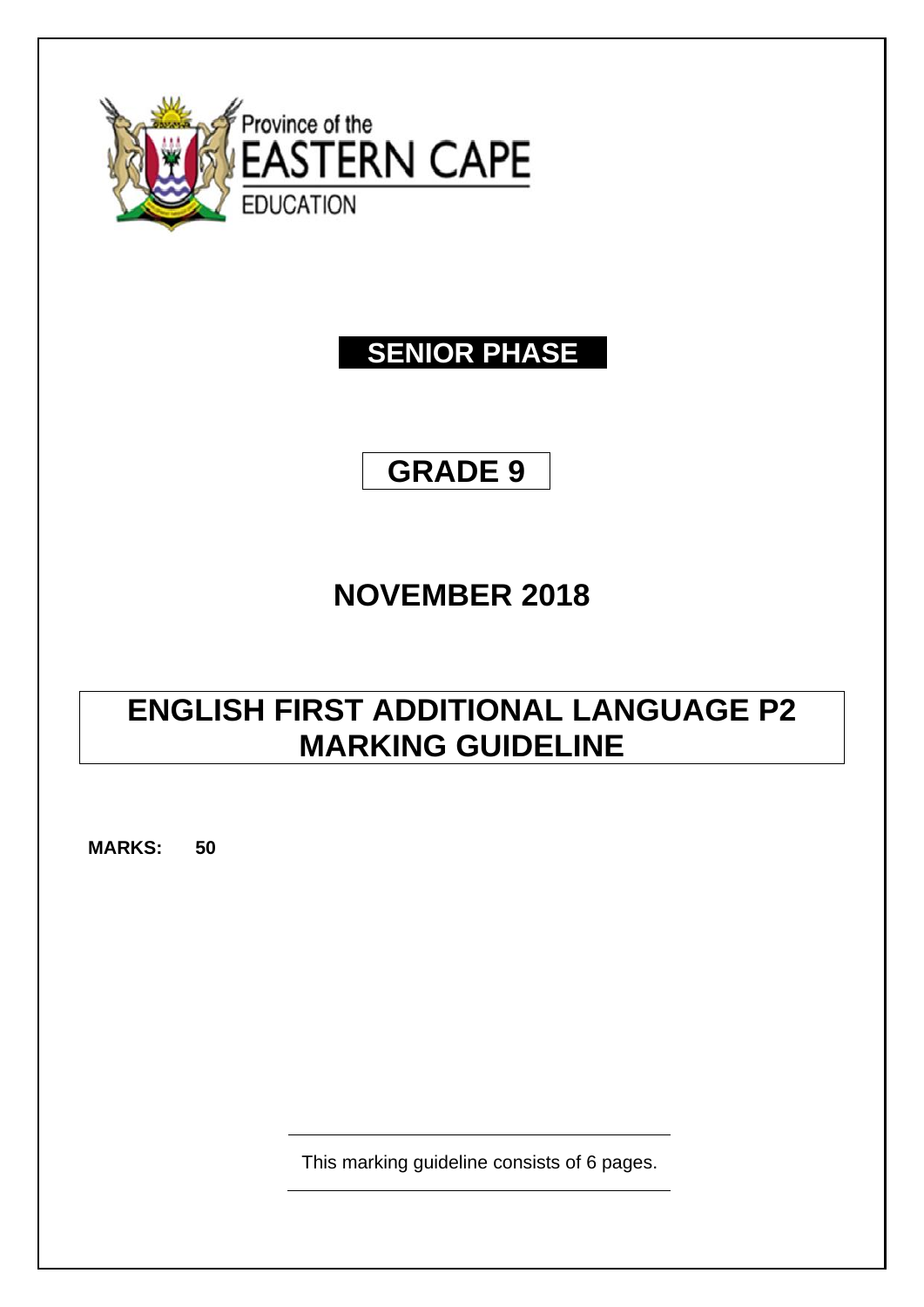#### **SECTION A: COMPREHENSION**

#### **QUESTION 1**

**NOTE:** Marks are not deducted for spelling in the comprehension section provided the meaning is reasonably clear.

| 1.1 | 1.1.1                            | Russia                                                                                                                                                                                                                                                                                                       | (1)                      |  |
|-----|----------------------------------|--------------------------------------------------------------------------------------------------------------------------------------------------------------------------------------------------------------------------------------------------------------------------------------------------------------|--------------------------|--|
|     | 1.1.2                            | 13 / Thirteen                                                                                                                                                                                                                                                                                                | (1)                      |  |
|     | 1.1.3                            | Every four years                                                                                                                                                                                                                                                                                             | (1)                      |  |
|     | 1.1.4                            | Between 1942 and 1946; during World War II/ Two                                                                                                                                                                                                                                                              | (1)                      |  |
| 1.2 | 1.2.1                            | Evolution                                                                                                                                                                                                                                                                                                    | (1)                      |  |
|     | 1.2.2                            | <b>TRUE</b><br>Direct quote: A variety of versions of the game played throughout<br>Britain were refined and the rules for the game were established in<br>1863.<br>OR The rules were established in 1863 by the British/Britain.<br>OR Similar suitable answer.<br>NO marks if answer is not substantiated. | (1)                      |  |
| 1.3 | 1.3.1                            | Cork is lighter; it would be easier to kick; the ball would roll<br>faster/easier; a harder ball would injure/hurt the players; it would float if<br>it were kicked into water.<br>OR any other SUITABLE answer.                                                                                             | (1)                      |  |
| 1.4 | 1.4.1<br>1.4.2<br>1.4.3<br>1.4.4 | D artificial; not natural<br>A a flat, five-sided shape<br>E a six-sided figure<br>B a round object                                                                                                                                                                                                          | (1)<br>(1)<br>(1)<br>(1) |  |
| 1.5 |                                  | Buildings, roads, power lines, telephone lines, stadiums/stadia.<br>(2)<br>Any TWO or any other SUITABLE answer.                                                                                                                                                                                             |                          |  |
| 1.6 | 1.6.1<br>1.6.3                   | D country of birth<br>1.6.2 It is a football stadium in England and is the home of Manchester<br>United Football Club. $\sqrt{ }$<br>relief<br>a)                                                                                                                                                            | (1)<br>(1)               |  |
|     | 1.6.4                            | b) rescued<br>generous<br>C)<br>Happy; excited; overjoyed; pleased; glad; ecstatic; delighted; on cloud<br>nine; contented; joyful; lucky; fortunate.                                                                                                                                                        | (3)                      |  |
|     |                                  | OR any other SUITABLE answer.                                                                                                                                                                                                                                                                                | (2)                      |  |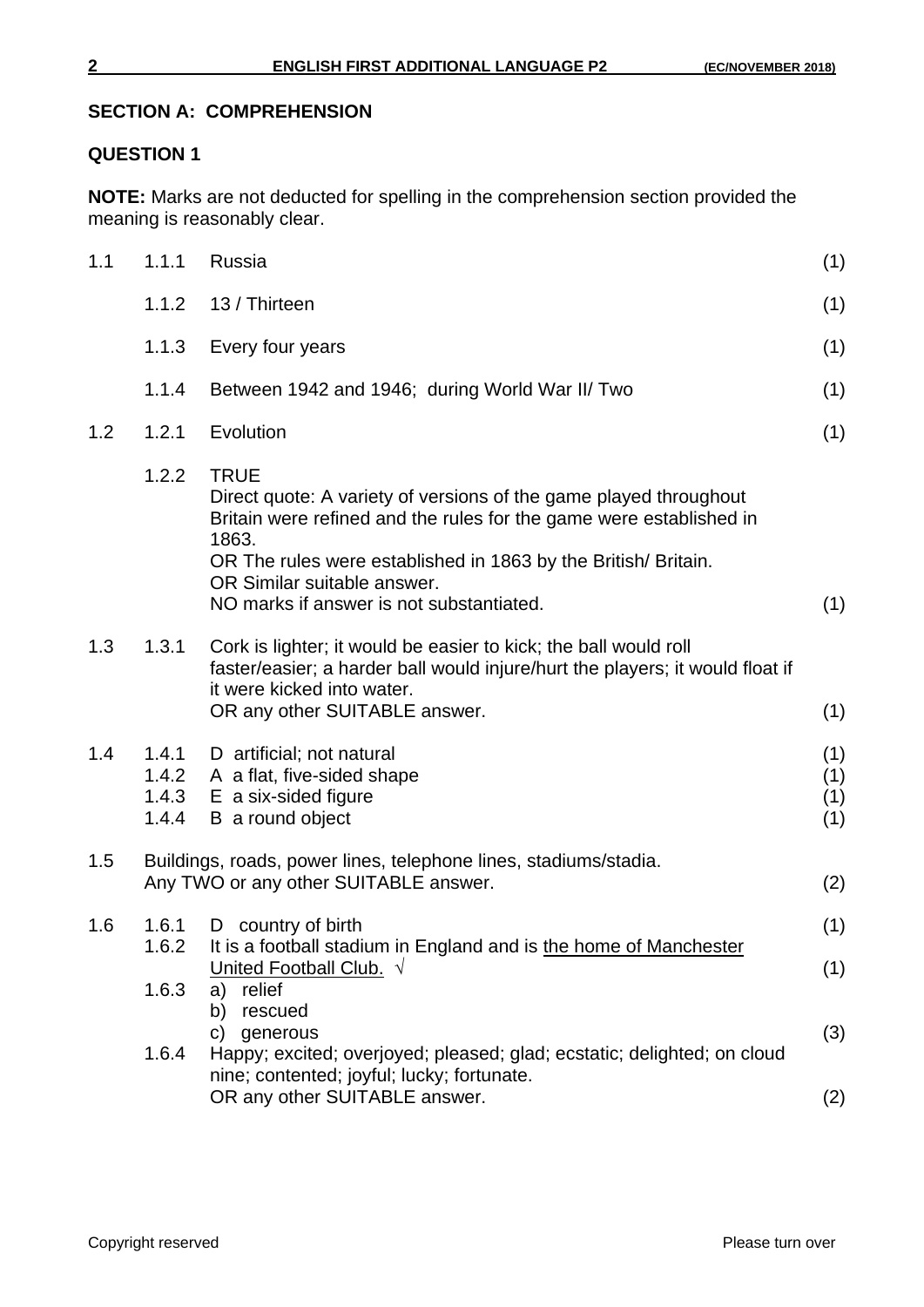#### **QUESTION 2**

- 2.1 A child is hatching ( $\sqrt{ }$ ) from a soccer ball ( $\sqrt{ }$ ) The ball is like an egg and the child is hatching from it. OR any other SUITABLE answer. (2)
- 2.2 Sport ( $\sqrt{ }$ ) can completely change ( $\sqrt{ }$ ) a child's life ( $\sqrt{ }$ ). Sport can turn a child's life around. Sport can give a child a new start in life. Sport can make a child's life better/ improve a child's life. Sport can offer a child a new lease on life. Sport can have a positive influence on a child's life. OR any other SUITABLE response. (3)
	- **TOTAL SECTION A: 25**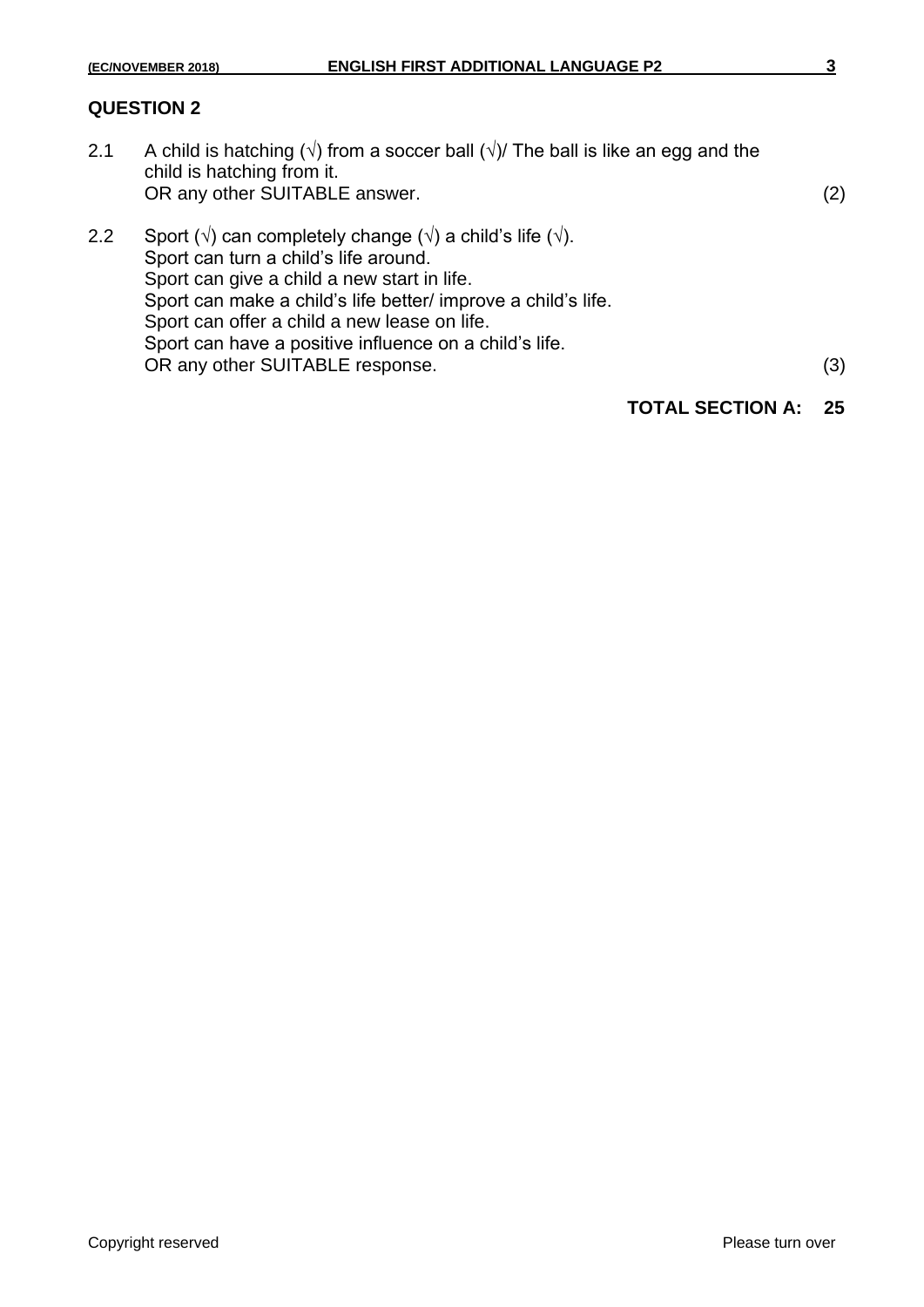#### **SECTION B: LANGUAGE STRUCTURES AND CONVENTIONS**

#### **QUESTION 3**

|     |                                                                                                                                                                                                    |                                                                                                                                                                                  | <b>TOTAL SECTION B:</b> | 20  |  |  |
|-----|----------------------------------------------------------------------------------------------------------------------------------------------------------------------------------------------------|----------------------------------------------------------------------------------------------------------------------------------------------------------------------------------|-------------------------|-----|--|--|
| 4.3 |                                                                                                                                                                                                    | Two teams PLAY against each other.                                                                                                                                               |                         | (1) |  |  |
| 4.2 |                                                                                                                                                                                                    | The game is controlled $(\sqrt{})$ by a referee and two linesmen $(\sqrt{})$ .                                                                                                   |                         | (1) |  |  |
|     |                                                                                                                                                                                                    | 4.1.2 through, between                                                                                                                                                           |                         | (1) |  |  |
| 4.1 |                                                                                                                                                                                                    | 4.1.1 towards, to                                                                                                                                                                |                         | (1) |  |  |
|     | <b>QUESTION 4</b>                                                                                                                                                                                  |                                                                                                                                                                                  |                         |     |  |  |
| 3.9 |                                                                                                                                                                                                    | The goalkeeper caught the ball.                                                                                                                                                  |                         | (1) |  |  |
| 3.8 | $T(\frac{1}{2})$ he team wore hats, $(\frac{1}{2})$ T-shirts, $(\frac{1}{2})$ jerseys and shorts as they drove<br>through $J(\frac{1}{2})$ elacic $S(\frac{1}{2})$ quare. ( $\frac{1}{2}$ )<br>(3) |                                                                                                                                                                                  |                         |     |  |  |
| 3.7 |                                                                                                                                                                                                    | Hundreds of thousands of Croatians did not take to the streets in Zagreb.                                                                                                        |                         | (1) |  |  |
| 3.6 |                                                                                                                                                                                                    | The crowd, who were very excited, sang songs and cheered their team.                                                                                                             |                         | (1) |  |  |
|     |                                                                                                                                                                                                    | 3.5.2 euphoric                                                                                                                                                                   |                         | (1) |  |  |
| 3.5 | 3.5.1 slowly                                                                                                                                                                                       |                                                                                                                                                                                  |                         | (1) |  |  |
| 3.4 | Well-known, famed, celebrated, renowned, legendary                                                                                                                                                 |                                                                                                                                                                                  |                         | (1) |  |  |
| 3.3 | infamous                                                                                                                                                                                           |                                                                                                                                                                                  |                         | (1) |  |  |
| 3.2 |                                                                                                                                                                                                    | The doctor said ( $\sqrt{ }$ ) that he had ( $\sqrt{ }$ ) closed ( $\sqrt{ }$ ) his ( $\sqrt{ }$ ) office early the week<br>before/ the previous week. $(\sqrt{\sqrt{}})$<br>(3) |                         |     |  |  |
|     | 3.1.3                                                                                                                                                                                              | visited                                                                                                                                                                          |                         | (1) |  |  |
|     | 3.1.2                                                                                                                                                                                              | was (moving)                                                                                                                                                                     |                         | (1) |  |  |
| 3.1 | 3.1.1                                                                                                                                                                                              | greet                                                                                                                                                                            |                         | (1) |  |  |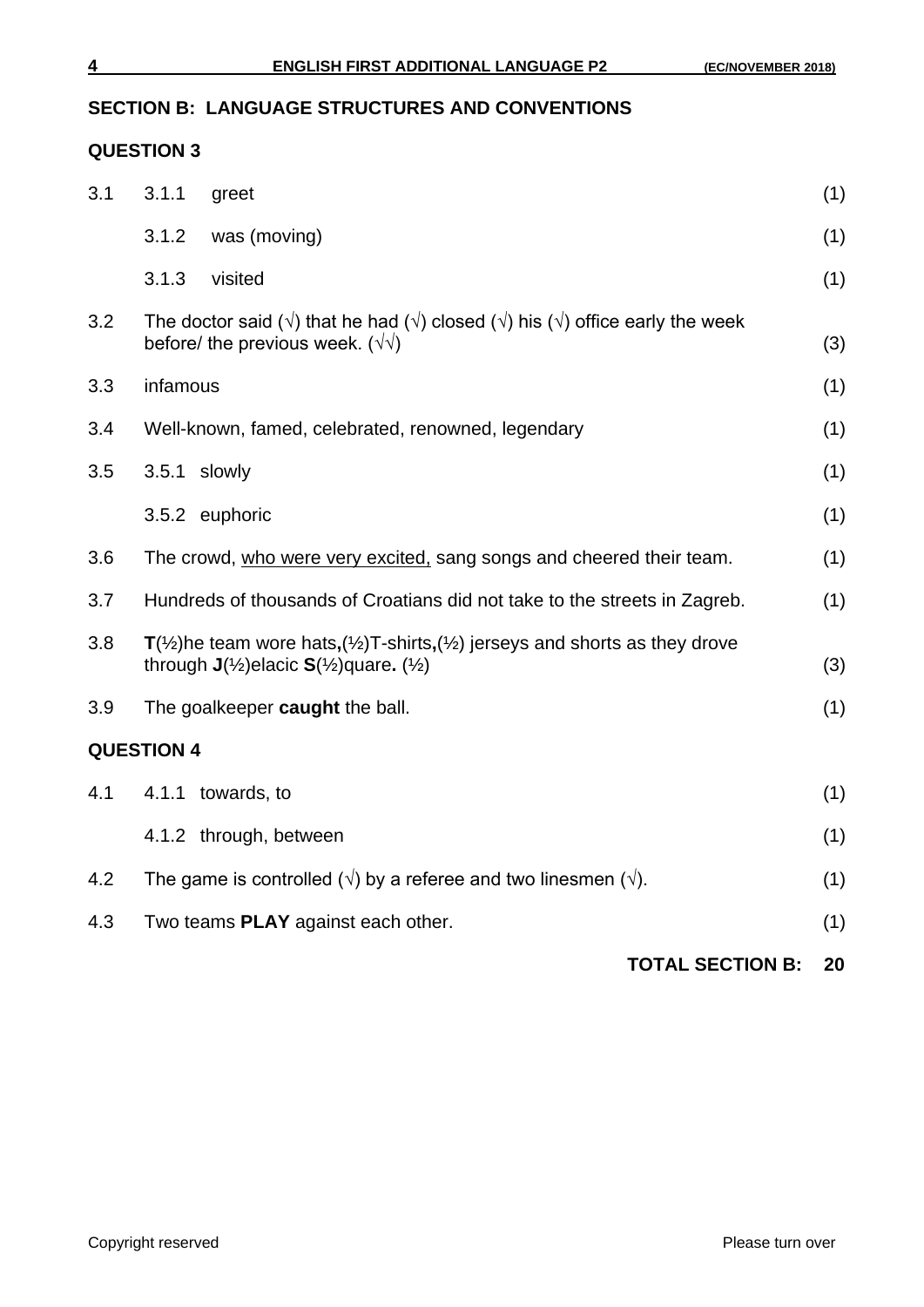#### **SECTION C: SUMMARY**

#### **QUESTION 5**

The following seven points form the answer to the question. They need not be in any specific order.

**NOTE**: The quotations in the left column serve only as a **reminder** of what the direct quotations are.

|                | <b>QUOTATIONS</b>                                                                      | <b>OWN WORDS/POINTS</b>                                                                            |
|----------------|----------------------------------------------------------------------------------------|----------------------------------------------------------------------------------------------------|
| $\mathbf{1}$ . | 'Working together will mean<br>more success.'                                          | Focus on the team's goals and not on your<br>own.                                                  |
| 2.             | 'In a team sport one needs to<br>learn face-to-face communication<br>with one's team.' | Open communication in your team will help<br>you implement/ carry out match-winning<br>strategies. |
| 3.             | 'Be accountable for your actions.'                                                     | All players should be accountable to the<br>team.                                                  |
| 4.             | In the same way, it is important<br>to respect one another.'                           | Respecting one another will make a<br>unified/solid team.                                          |
| 5.             | It is very important to remain<br>positive in all situations.'                         | Remain positive in all situations.                                                                 |
| 6.             | 'Competitiveness has to do with<br>working hard every day.'                            | Competitiveness in a team will encourage<br>members to work harder.                                |
| 7.             | 'You should also enjoy yourself.'                                                      | It is important to enjoy yourself at practices<br>and matches.                                     |

**NOTE:** Accept other answers which are suitable to the topic.

The summary should be marked as follows:

- Mark allocation
	- $\triangleright$  7 marks for 7 points (1 mark per point)
	- $\geq 3$  marks for language Total:  $10 \div 2$  marks = 5
- Distribution of language marks when learner has not quoted verbatim:
	- $\geq 1-3$  points correct award 1 mark
	- $\geq 4-5$  points correct award 2 marks
	- $\geq$  6–7 points correct award 3 marks
- Distribution of language marks when the learner has quoted verbatim:
	- $\geq$  6–7 quotes award no language marks
	- $\geq 1-5$  quotes award 1 language mark